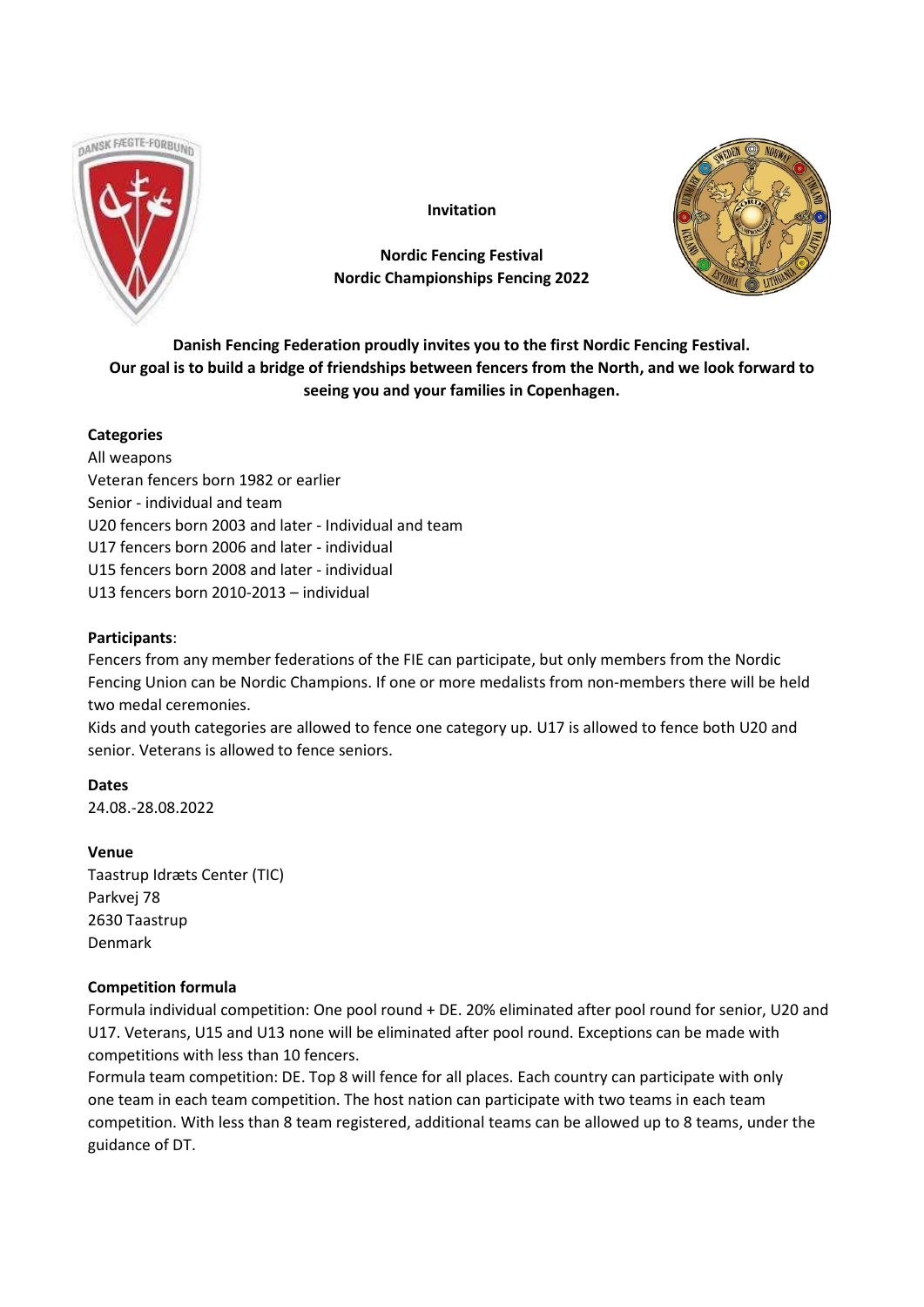## **Entries**

Via [https://fencing.ophardt.online](https://fencing.ophardt.online/) no later than 10.08.2022 for individual, team and referees. Changes of names of team fencers is allowed until 17:00 the day before the competition.

## **Entry fees**

40€ per individual start 50€ per team 5€ Nordic Fee per individual start Pay at venue or via Ophardt (not ready yet).

# **Fencing program**

Scheduled time for last call. Pools will start approx. 30 minutes after last call.

## **Wednesday**

| 08.00 | Epee U17 boys  |
|-------|----------------|
| 08.30 | Foil U15 boys  |
| 10.30 | Foil U15 girls |
| 12.00 | Epee U17 girls |
| 13.00 | Foil U20 women |
| 13.30 | Foil U20 men   |

|                 |                      | Saturday      |                         |
|-----------------|----------------------|---------------|-------------------------|
| <b>Thursdag</b> |                      | 08.00         | Epee senior men         |
| 08.00           | Epee U20 men         | 08.30         | Saber U17 boys          |
| 08.30           | Foil U17 boys        | 08.30         | Foil Senior women team  |
| 10.00           | Foil U17 girls       | 09.30         | Saber U17 girls         |
| 10.30           | Epee U20 women       | 10.00         | Epee senior women       |
| 12.00           | Saber U20 men        | 11.30         | Saber senior women      |
| 12.30           | Saber U20 women      | 12.00         | Foil senior men team    |
| 14.00           | Foil U20 men team    | 12.30         | Saber senior men        |
| 15.00           | Foil U20 women team  |               |                         |
|                 |                      | <b>Sunday</b> |                         |
| Friday          |                      | 08.00         | Epee U13 girls          |
| 08.00           | Epee U15 boys        | 08.00         | Epee U13 boys           |
| 08.00           | Saber U15 boys       | 08.00         | Saber senior women team |
| 08.30           | Epee U15 girls       | 08.30         | Saber senior men team   |
| 09.00           | Foil Senior women    | 08.30         | Epee veteran men        |
| 10.00           | Foil U13 girls       | 09.00         | Epee veteran women      |
| 10.30           | Foil U13 boys        | 09.30         | Foil veteran men        |
| 11.30           | Saber U15 girls      | 10.00         | Foil veteran women      |
| 12.30           | Foil senior men      | 11.30         | Saber U13 girls         |
| 14.00           | Epee U20 women team  | 11.30         | Saber U13 boys          |
| 15.00           | Epee U20 men team    | 12.00         | Saber veteran women     |
| 15.30           | Saber U20 women team | 12.00         | Saber veteran men       |
| 15.30           | Saber U20 men team   | 12.30         | Epee senior women team  |
|                 |                      |               |                         |

12.30 Epee senior men team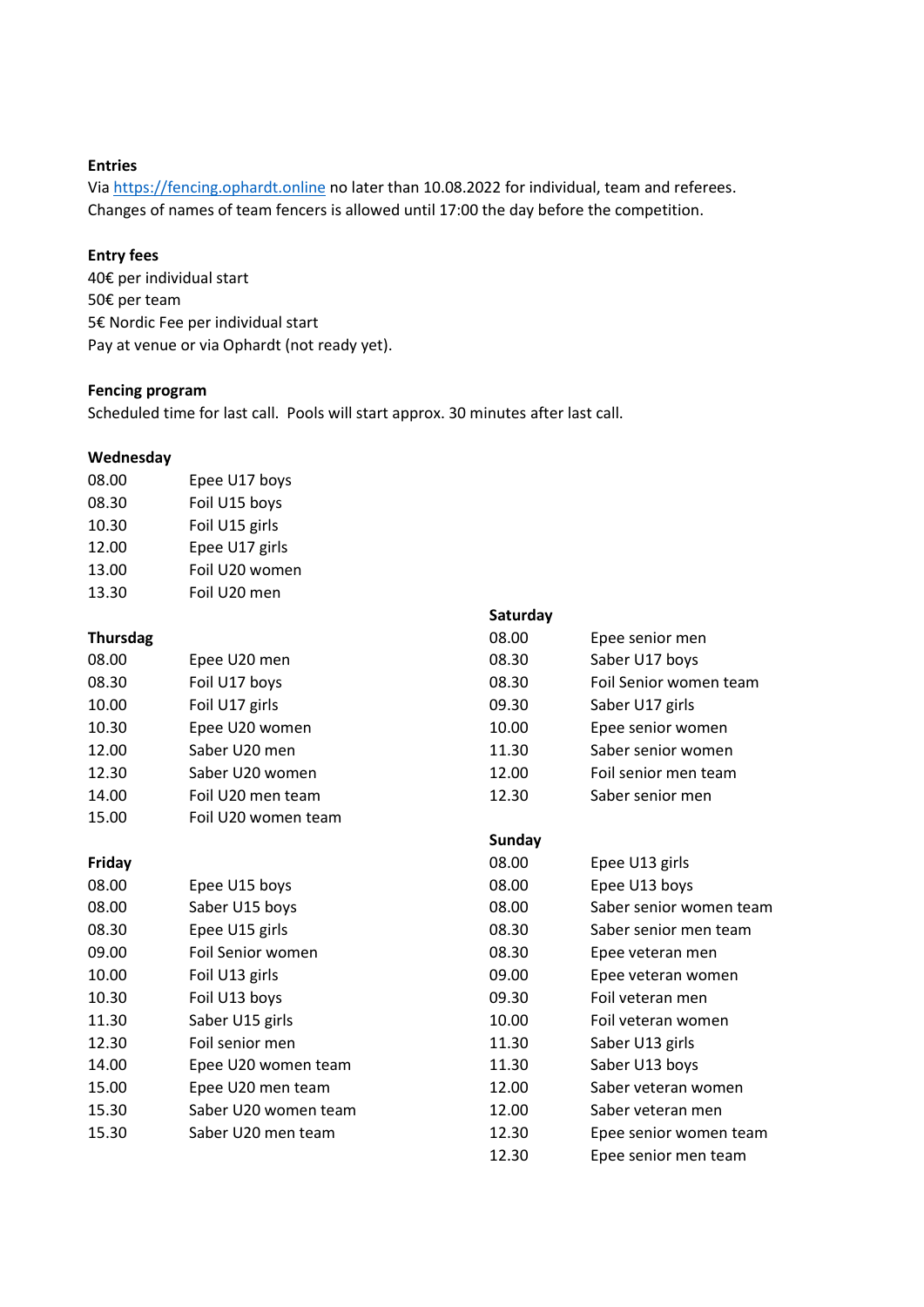## **Other activities program**

The program will be announced at a later date.

## **Equipment**

Senior, U20-Junior and U17-Cadet and veterans: 800N jacket, breeches, and plastron. Mask 1600N, FIE-blades are not required. Note: Mask with new fastening system is required.

U13 and U15 -categories: 350N breeches; 350N jacket, 800N FIE plastron (or 350N plastron, 800N FIE jacket); 350N mask allowed, FIE-blades not required. Note: Mask with new fastening system is required.

A fencing equipment seller will be present during the competitions.

#### **Weapon Control**

Only for foil and sabre: masks, sabre gloves, body wires, mask wires and lames. Masks must be controlled for all categories. Rest of equipment will be checked on pist by the referees. Tuesday: 23.08.2022 from 18.00 to 21.00 Competition days: open from 7.30 until start of last competition.

#### **Referees**

The national federations are obliged to provide referees as follows, according to total number of fencers: Individual competitions 1-4 fencers, 0 referees 5-9 fencers, 1 referee 10-15 fencers, 2 referees 16-20 fencers, 3 referees 21 and more, 4 referees Team competitions 1 team, 1 referee These quotas count for each category each day. Entries of referees through the Ophardt system, no later than 10.08.2022. Referees must present themselves 08.15 in the morning for the referees meeting and must be available for the organizers the whole day. If the required number of referees is not fulfilled, 150  $\epsilon$  has to be paid for every missing referee.

#### **Information**:

Competition Manager: Mads Eriksen Danish Fencing Federatio[n madse@faegtning.dk](mailto:madse@faegtning.dk) phone +45 2167 5007 President Jan Sylvest Danish Fencing Federation [formand@faegtning.dk](mailto:formand@faegtning.dk) phone +45 2366 4349